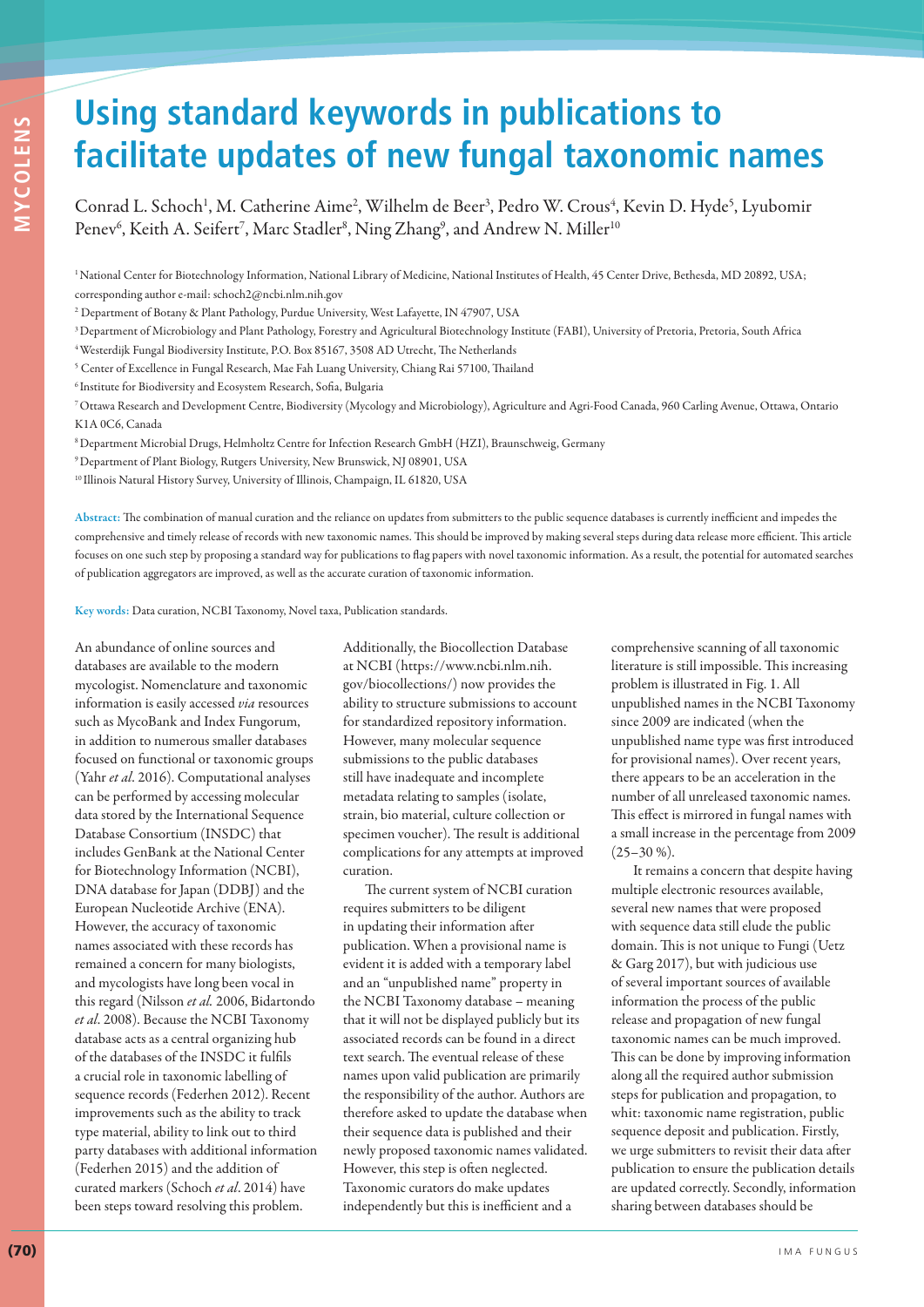

Fig. 1. Increase in unpublished names in NCBI Taxonomy for each month from first application of this name type over the period 1 January 2009 to 1 June 2017. The total number of all taxonomic names and fungal names only are indicated.

improved. This includes the synchronization between the name registries as well as the use of third party managed links, such as LinkOut in the NCBI databases (Federhen 2012). Finally, newly published taxonomic information should be more easily discoverable, to lower the burden of manual curation.

The 25 journals with the most taxonomy identification numbers (taxids) added to INSDC over the last five years are indicated in Table 1. These taxids are used to track unique names in the NCBI Taxonomy database and are also used by INSDC partners and other databases. In the second column, the total number of new species described in each journal since 2012 is indicated. The disparity between these numbers indicate that either a species was not annotated correctly in NCBI Taxonomy, or no sequence data was associated with it. This set of 25 journals represents 88 % of all deposited taxids from newly described species and 80% of all new species published over the last five years. If one only considers journals with a PubMed presence the equivalent numbers are 34 % and 55 %. Another important number in this table is the species still tagged with an unpublished name type which represents 6 % of the total published names over this period. While these unpublished names can now be verified and publicized as part of the NCBI taxonomic curation, an unknown number of species were not flagged with

unpublished name types before publication.

Many fungal journals already provide extensive information on new taxa in the abstract either as text or under specific heading, such as "Taxonomic novelties". Often new names are documented in the title of a paper. This is commendable and very effective. However, this is not done consistently across journals. In order to expand the ability to detect taxonomic novelties automatically and reliably across many different journals we propose a simplified, agreed upon standard keyword that could clearly be used to flag fungal publications with novel taxonomic information. This will only improve taxonomic curation of the public sequence databases and provide benefits to third party users and external resources. This standard should be improved and expanded as the need arises.

This simple proposal arose out of discussions in a working group set up by the International Commission on the Taxonomy of Fungi (ICTF; http://www. fungaltaxonomy.org/) and the contributors to this paper include several current or former editors of major fungal taxonomic journals. A small set of keywords are proposed that can be flagged in PubMed and other aggregators of literature: x new taxa *(With x denoting the number of taxa as a digit and "taxa" including all taxa: species, genera, etc.) OR in the case of one new taxon:* 1 new taxon.

In the case of additional typifications, not related to new species: x new typifications / 1 new typification.

The keywords can be associated with optional footnotes (e.g. new taxa<sup>1</sup>). In the footnote, all the actual new taxa can be spelled out separated by semi colons. This can provide a way to remain within word limitations in an abstract; and with a single keyword instead of multiples that indicate rank, key word limits would not be squandered. *Example*:

Key words: 3 new taxa<sup>1</sup>, 1 new typification<sup>2</sup> <sup>1</sup>*Exemplum* gen. nov.; *Exemplum secundum*  sp. nov.; *Exemplum unum* comb. nov. 2 Epitype proposed for *Exemplum unum*

The participating journals commit to add the following text on a visible place in their Instructions to Author guidelines: "This journal requires that, in case the manuscript contains descriptions of new taxa of any taxonomic rank, to put a keyword "X new taxa" where the X is a digit indicating the number of new taxa in the manuscript. In the case of a single taxon it should read "1 new taxon". We strongly recommend to add the list of new taxon names according to journal specifications. This feature will help timely recording of your new taxa in INSDC and other relevant aggregators of taxonomic information". Where additional typifications (lectotypes, neotypes, epitypes etc.) are proposed we propose listing those under a separate keyword, "X new typifications" under the same conditions as above.

In addition, participating journals are urged to promote this new feature to their users and to introduce the respective changes in their routine editorial policies and workflows by January 2018.

## **CONCLUSIONS**

The challenge discussed here exists within the larger context of improving the timely public release of all published data. Recently the development of Wide-Open, a programmatic approach using text mining to detect published but unreleased data was described (Grechkin *et al*. 2017). The first run of this approach focused on records in the Gene Expression Omnibus (GEO) repository and the Sequence Read Archive (SRA) at NCBI. The process of scanning PubMed articles for unique identifiers related to these resources found several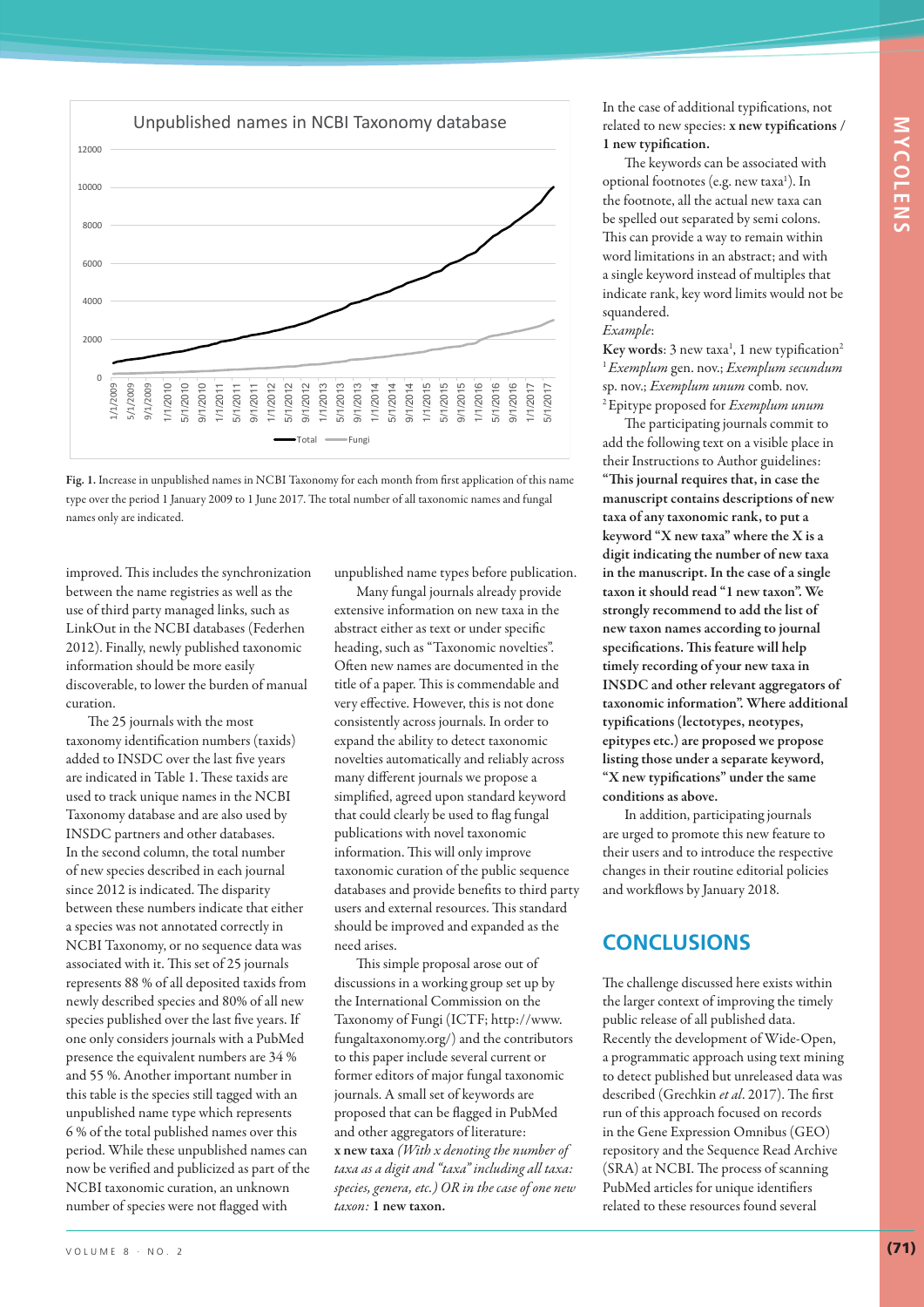| i                                                                                                                     |  |
|-----------------------------------------------------------------------------------------------------------------------|--|
| in the company of the company of the company of the company of the company of the company of the company of th        |  |
|                                                                                                                       |  |
| <b>Contract Contract Contract Contract Contract Contract Contract Contract Contract Contract Contract Contract Co</b> |  |
|                                                                                                                       |  |
|                                                                                                                       |  |
| <b>STATE OF STATE OF STATE OF STATE OF STATE OF STATE OF STATE OF STATE OF STATE OF STATE OF STATE OF STATE</b>       |  |
|                                                                                                                       |  |
|                                                                                                                       |  |
|                                                                                                                       |  |

| Table 1. The top 25 mycological journals publishing new species ranked by newly assigned NCBI taxids for the five years 1 January 2012 to |  |
|-------------------------------------------------------------------------------------------------------------------------------------------|--|
| 1 June 2017.                                                                                                                              |  |

| Publication                    | Species with<br>new taxids | Total new<br>species<br>published | Unpublished<br>names in NCBI<br><b>Taxonomy</b> | h5-index<br>(GOOGLE) | h5-median<br>(GOOGLE) | PubMed<br>ID (PMID) | <b>PubMed Status</b>       |
|--------------------------------|----------------------------|-----------------------------------|-------------------------------------------------|----------------------|-----------------------|---------------------|----------------------------|
| Studies in Mycology            | 1301                       | 1679                              | 29                                              | N/A                  | N/A                   | 8411984             | Indexed                    |
| Persoonia                      | 1236                       | 1662                              | 54                                              | 24                   | 35                    | 19540520R           | Indexed                    |
| <b>Fungal Diversity</b>        | 1126                       | 1853                              | 175                                             | 45                   | 61                    | 100955518           | Selected<br>citations only |
| Mycologia                      | 841                        | 1263                              | 126                                             | 32                   | 44                    | 400764              | Indexed                    |
| Mycological Progress           | 632                        | 999                               | 104                                             | 20                   | 23                    | 101136371           | Selected<br>citations only |
| Phytotaxa                      | 417                        | 1077                              | $84\,$                                          | 19                   | 28                    | 101517955           | Not currently<br>indexed   |
| Mycotaxon                      | 307                        | 1032                              | 44                                              | 17                   | 27                    | 9876348             | Not currently<br>indexed   |
| Fungal Biology                 | 268                        | 356                               | 30                                              | $28\,$               | 37                    | 101524465           | Indexed                    |
| The Lichenologist              | 234                        | 938                               | 45                                              | 18                   | 24                    | 100955368           | Selected<br>citations only |
| <b>IMA</b> Fungus              | 206                        | 671                               | 14                                              | 19                   | 37                    | 101557546           | Indexed                    |
| Nordic Journal of Botany       | 171                        | 227                               | $\overline{2}$                                  | 14                   | 25                    | 9886922             | Not currently<br>indexed   |
| Mycoscience                    | 159                        | 309                               | 38                                              | 17                   | $22\,$                | 9890476             | Selected<br>citations only |
| Index Fungorum                 | 156                        | 359                               | $\overline{4}$                                  | N/A                  | $\rm N/A$             | 101615729           | Not currently<br>indexed   |
| Cryptogamie Mycologie          | 149                        | 304                               | 14                                              | 12                   | 17                    | 100961513           | Not currently<br>indexed   |
| <b>IJSEM</b>                   | 129                        | 208                               | 12                                              | 40                   | 58                    | 100899600           | Indexed                    |
| Mycosphere                     | 120                        | 429                               | 21                                              | 13                   | 21                    | 101534483           | Not currently<br>indexed   |
| Antonie van Leeuwenhoek        | 116                        | 170                               | 10                                              | 29                   | 41                    | 372625              | Indexed                    |
| PloS ONE                       | 106                        | 183                               | 2                                               | 166                  | 215                   | 101285081           | Indexed                    |
| Ferrantia                      | 104                        | 326                               | 104                                             | N/A                  | N/A                   | N/A                 | Not currently<br>indexed   |
| Acta Botanica Hungarica        | 85                         | 250                               | 1                                               | 9                    | 13                    | 101582241           | Not currently<br>indexed   |
| Sydowia                        | $84\,$                     | 186                               | 5                                               | 8                    | 9                     | 100955200           | Not currently<br>indexed   |
| Nova Hedwigia                  | 72                         | 250                               | 20                                              | 14                   | 23                    | 101317353           | Not currently<br>indexed   |
| <b>CBS</b> Biodiversity Series | 63                         | 266                               | 2                                               | $\rm N/A$            | $\rm N/A$             | $\rm N/A$           | Not currently<br>indexed   |
| The Bryologist                 | 55                         | 189                               | $\overline{4}$                                  | 13                   | 14                    | 100955480           | Selected<br>citations only |
| Mycokeys                       | $\sqrt{48}$                | 140                               | 13                                              | $\rm N/A$            | $\rm N/A$             | 101569696           | Indexed                    |

overdue datasets that could be released. This elicited a positive response from curators at NCBI and resulted in the accelerated release of several records (Williams 2017), but this can and should be expanded to other data sets. Another promising new development in this direction is automated workflows

for text mining of taxonomic journals providing alert services on new taxa and other semantically recognizable sub-article elements (e.g. taxon treatments, images, occurrence records, identification keys) on the day of publication. Such a service is currently being developed through the

RDF-based Open Biodiversity Knowledge Management System (OpenBiodiv; Senderov *et al.* 2017). This system will provide automated machine-readable information in RDF to be harvested by aggregators such as GBIF, Catalogue of Life, NCBI, and others.